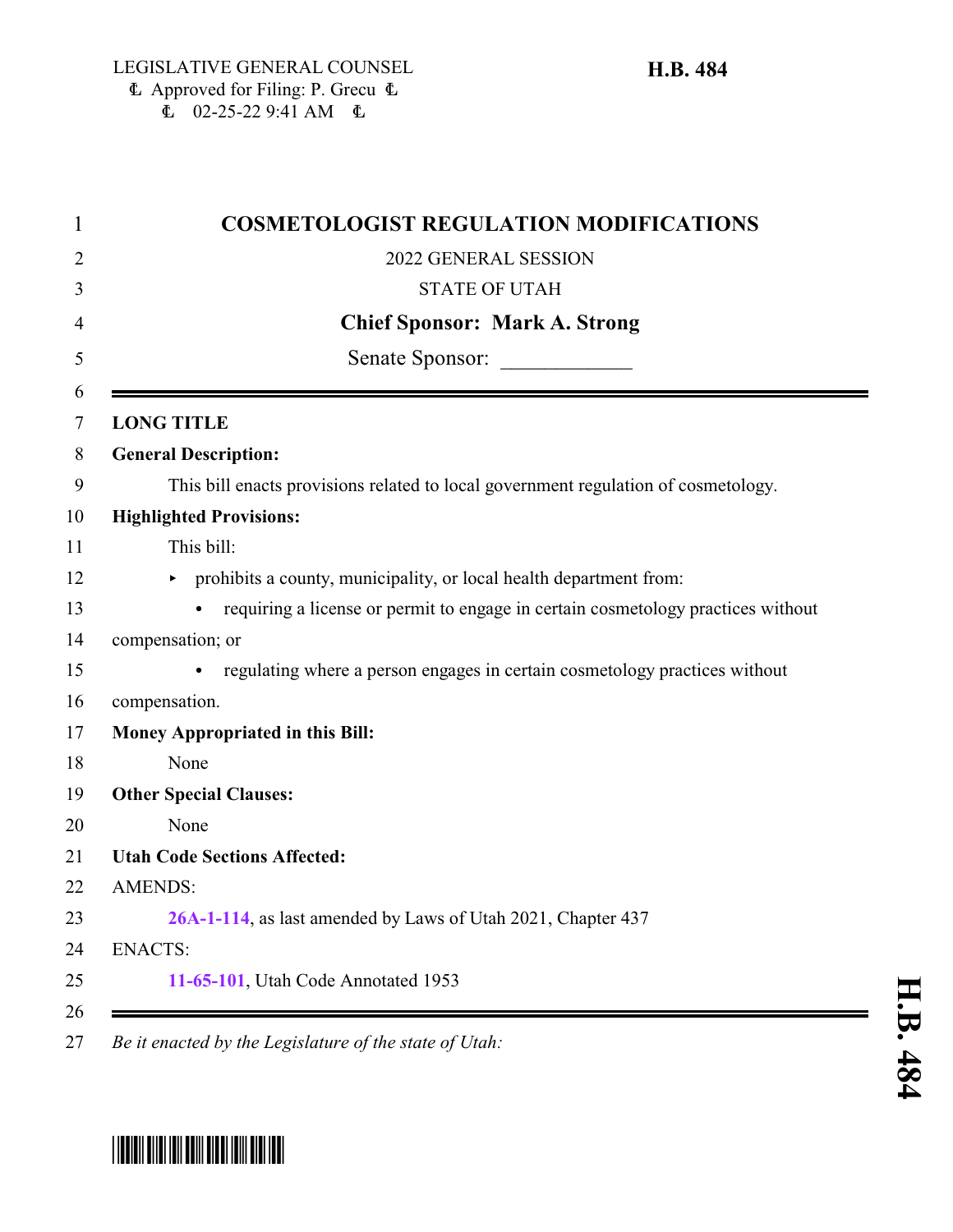<span id="page-1-1"></span><span id="page-1-0"></span>

| Section 1. Section 11-65-101 is enacted to read:                                               |
|------------------------------------------------------------------------------------------------|
| 11-65-101. Business license exemption for certain uncompensated cosmetology                    |
| practices.                                                                                     |
| (1) As used in this section, "local government entity" means a county or municipality.         |
| (2) A local government entity may not:                                                         |
| (a) require a person to obtain a business license or permit from the local government          |
| entity to engage in a practice described in Subsection $58-11a-304(5)$ ; or                    |
| (b) prevent or limit a person's ability to engage in a practice described in Subsection        |
| 58-11a-304(5) by:                                                                              |
| (i) requiring the person to engage in the practice at a specific location or at a particular   |
| type of facility or location; or                                                               |
| (ii) enforcing a regulation applicable to a facility or location where the person chooses      |
| to engage in the practice.                                                                     |
| Section 2. Section 26A-1-114 is amended to read:                                               |
| 26A-1-114. Powers and duties of departments.                                                   |
| (1) Subject to Subsections (7) and (8), a local health department may:                         |
| (a) subject to the provisions in Section $26A-1-108$ , enforce state laws, local ordinances,   |
| department rules, and local health department standards and regulations relating to public     |
| health and sanitation, including the plumbing code administered by the Division of             |
| Occupational and Professional Licensing under Title 15A, Chapter 1, Part 2, State Construction |
| Code Administration Act, and under Title 26, Chapter 15a, Food Safety Manager Certification    |
| Act, in all incorporated and unincorporated areas served by the local health department;       |
| (b) establish, maintain, and enforce isolation and quarantine, and exercise physical           |
| control over property and over individuals as the local health department finds necessary for  |
| the protection of the public health;                                                           |
| (c) establish and maintain medical, environmental, occupational, and other laboratory          |
| services considered necessary or proper for the protection of the public health;               |
| (d) establish and operate reasonable health programs or measures not in conflict with          |
| state law which:                                                                               |
| (i) are necessary or desirable for the promotion or protection of the public health and        |
| the control of disease; or                                                                     |
|                                                                                                |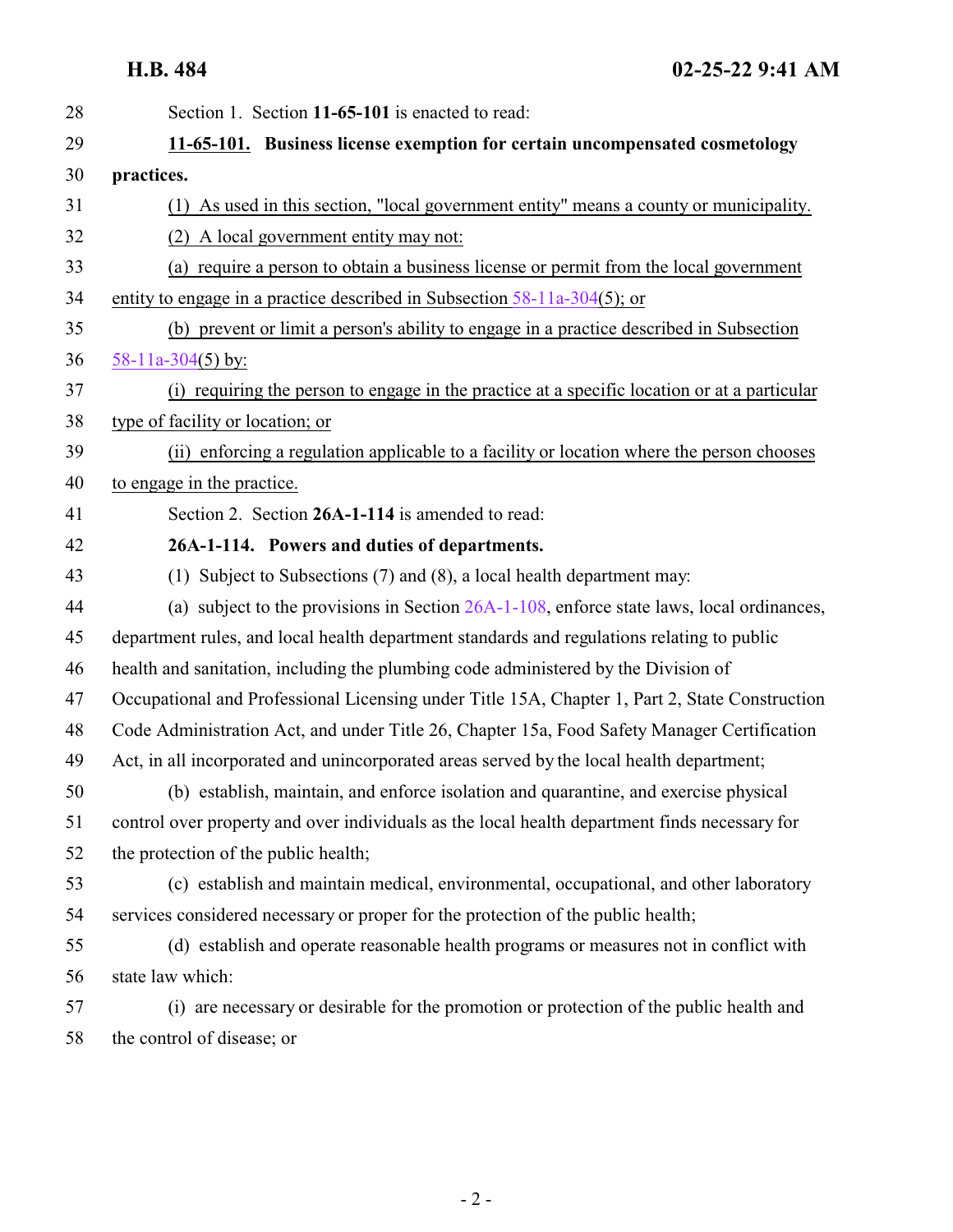| 59 | (ii) may be necessary to ameliorate the major risk factors associated with the major              |
|----|---------------------------------------------------------------------------------------------------|
| 60 | causes of injury, sickness, death, and disability in the state;                                   |
| 61 | (e) close theaters, schools, and other public places and prohibit gatherings of people            |
| 62 | when necessary to protect the public health;                                                      |
| 63 | (f) abate nuisances or eliminate sources of filth and infectious and communicable                 |
| 64 | diseases affecting the public health and bill the owner or other person in charge of the premises |
| 65 | upon which this nuisance occurs for the cost of abatement;                                        |
| 66 | (g) make necessary sanitary and health investigations and inspections on its own                  |
| 67 | initiative or in cooperation with the Department of Health or Environmental Quality, or both,     |
| 68 | as to any matters affecting the public health;                                                    |
| 69 | (h) pursuant to county ordinance or interlocal agreement:                                         |
| 70 | (i) establish and collect appropriate fees for the performance of services and operation          |
| 71 | of authorized or required programs and duties;                                                    |
| 72 | (ii) accept, use, and administer all federal, state, or private donations or grants of funds,     |
| 73 | property, services, or materials for public health purposes; and                                  |
| 74 | (iii) make agreements not in conflict with state law which are conditional to receiving a         |
| 75 | donation or grant;                                                                                |
| 76 | (i) prepare, publish, and disseminate information necessary to inform and advise the              |
| 77 | public concerning:                                                                                |
| 78 | (i) the health and wellness of the population, specific hazards, and risk factors that may        |
| 79 | adversely affect the health and wellness of the population; and                                   |
| 80 | (ii) specific activities individuals and institutions can engage in to promote and protect        |
| 81 | the health and wellness of the population;                                                        |
| 82 | (j) investigate the causes of morbidity and mortality;                                            |
| 83 | (k) issue notices and orders necessary to carry out this part;                                    |
| 84 | (1) conduct studies to identify injury problems, establish injury control systems,                |
| 85 | develop standards for the correction and prevention of future occurrences, and provide public     |
| 86 | information and instruction to special high risk groups;                                          |
| 87 | (m) cooperate with boards created under Section 19-1-106 to enforce laws and rules                |
| 88 | within the jurisdiction of the boards;                                                            |
| 89 | (n) cooperate with the state health department, the Department of Corrections, the                |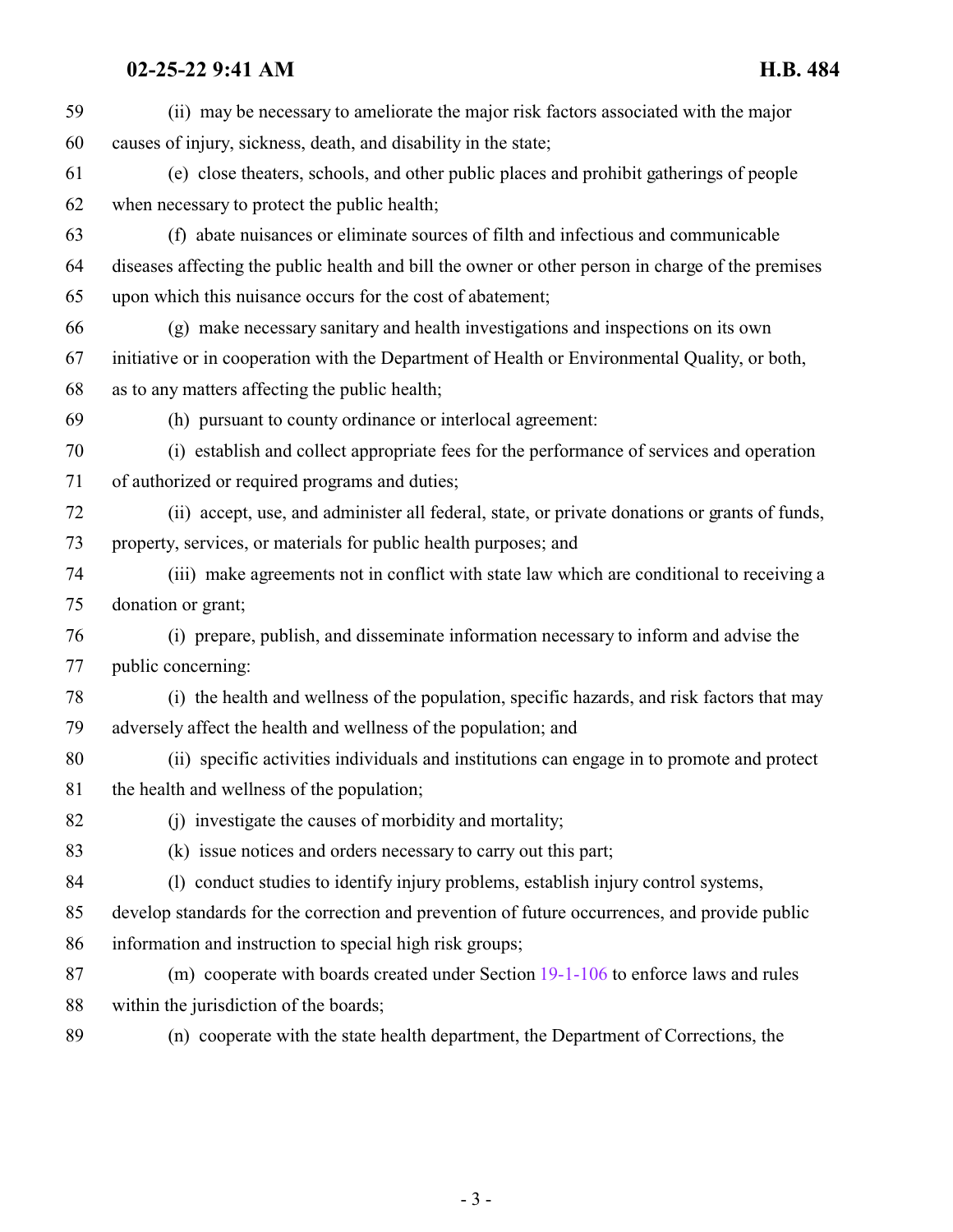Administrative Office of the Courts, the Division of Juvenile Justice Services, and the Crime

 Victim Reparations Board to conduct testing for HIV infection of alleged sexual offenders, convicted sexual offenders, and any victims of a sexual offense;

 (o) investigate suspected bioterrorism and disease pursuant to Section [26-23b-108](http://le.utah.gov/UtahCode/SectionLookup.jsp?section=26-23b-108&session=2022GS); and (p) provide public health assistance in response to a national, state, or local emergency, a public health emergency as defined in Section [26-23b-102](http://le.utah.gov/UtahCode/SectionLookup.jsp?section=26-23b-102&session=2022GS), or a declaration by the President

of the United States or other federal official requesting public health-related activities.

(2) The local health department shall:

 (a) establish programs or measures to promote and protect the health and general wellness of the people within the boundaries of the local health department;

 (b) investigate infectious and other diseases of public health importance and implement measures to control the causes of epidemic and communicable diseases and other conditions significantly affecting the public health which may include involuntary testing of alleged sexual 103 offenders for the HIV infection pursuant to Section [76-5-502](http://le.utah.gov/UtahCode/SectionLookup.jsp?section=76-5-502&session=2022GS) and voluntary testing of victims of sexual offenses for HIV infection pursuant to Section [76-5-503](http://le.utah.gov/UtahCode/SectionLookup.jsp?section=76-5-503&session=2022GS);

 (c) cooperate with the department in matters pertaining to the public health and in the administration of state health laws; and

 (d) coordinate implementation of environmental programs to maximize efficient use of resources by developing with the Department of Environmental Quality a Comprehensive Environmental Service Delivery Plan which:

 (i) recognizes that the Department of Environmental Quality and local health departments are the foundation for providing environmental health programs in the state;

 (ii) delineates the responsibilities of the department and each local health department for the efficient delivery of environmental programs using federal, state, and local authorities, responsibilities, and resources;

 (iii) provides for the delegation of authority and pass through of funding to local health departments for environmental programs, to the extent allowed by applicable law, identified in the plan, and requested by the local health department; and

(iv) is reviewed and updated annually.

 (3) The local health department has the following duties regarding public and private schools within its boundaries: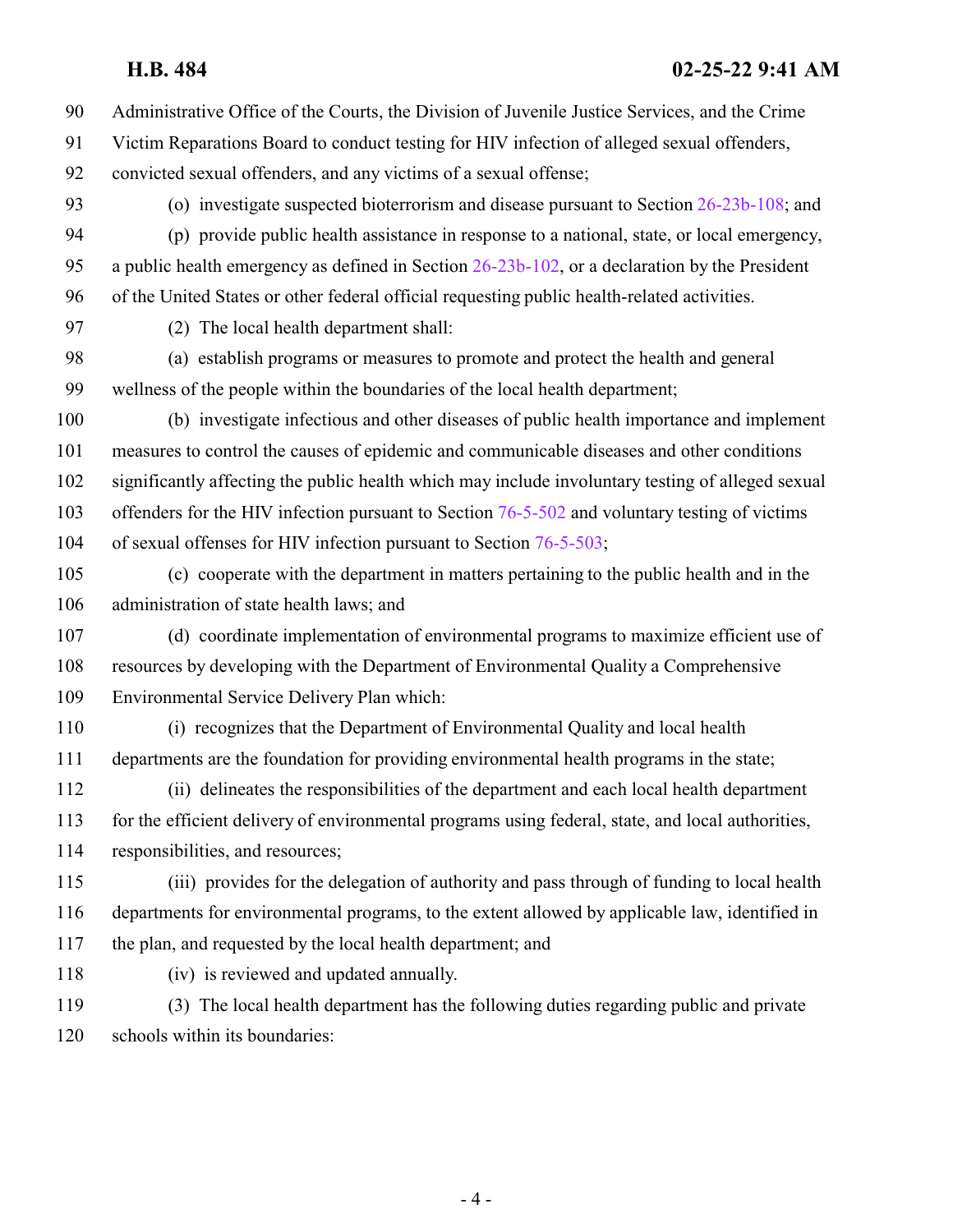(a) enforce all ordinances, standards, and regulations pertaining to the public health of persons attending public and private schools; (b) exclude from school attendance any person, including teachers, who is suffering from any communicable or infectious disease, whether acute or chronic, if the person is likely to convey the disease to those in attendance; and (c) (i) make regular inspections of the health-related condition of all school buildings and premises; (ii) report the inspections on forms furnished by the department to those responsible for the condition and provide instructions for correction of any conditions that impair or endanger the health or life of those attending the schools; and (iii) provide a copy of the report to the department at the time the report is made. (4) If those responsible for the health-related condition of the school buildings and premises do not carry out any instructions for corrections provided in a report in Subsection (3)(c), the local health board shall cause the conditions to be corrected at the expense of the persons responsible. (5) The local health department may exercise incidental authority as necessary to carry out the provisions and purposes of this part. (6) Nothing in this part may be construed to authorize a local health department to enforce an ordinance, rule, or regulation requiring the installation or maintenance of a carbon monoxide detector in a residential dwelling against anyone other than the occupant of the

dwelling.

 (7) (a) Except as provided in Subsection (7)(c), a local health department may not declare a public health emergency or issue an order of constraint until the local health department has provided notice of the proposed action to the chief executive officer of the relevant county no later than 24 hours before the local health department issues the order or declaration.

(b) The local health department:

 (i) shall provide the notice required by Subsection (7)(a) using the best available method under the circumstances as determined by the local health department;

(ii) may provide the notice required by Subsection (7)(a) in electronic format; and

(iii) shall provide the notice in written form, if practicable.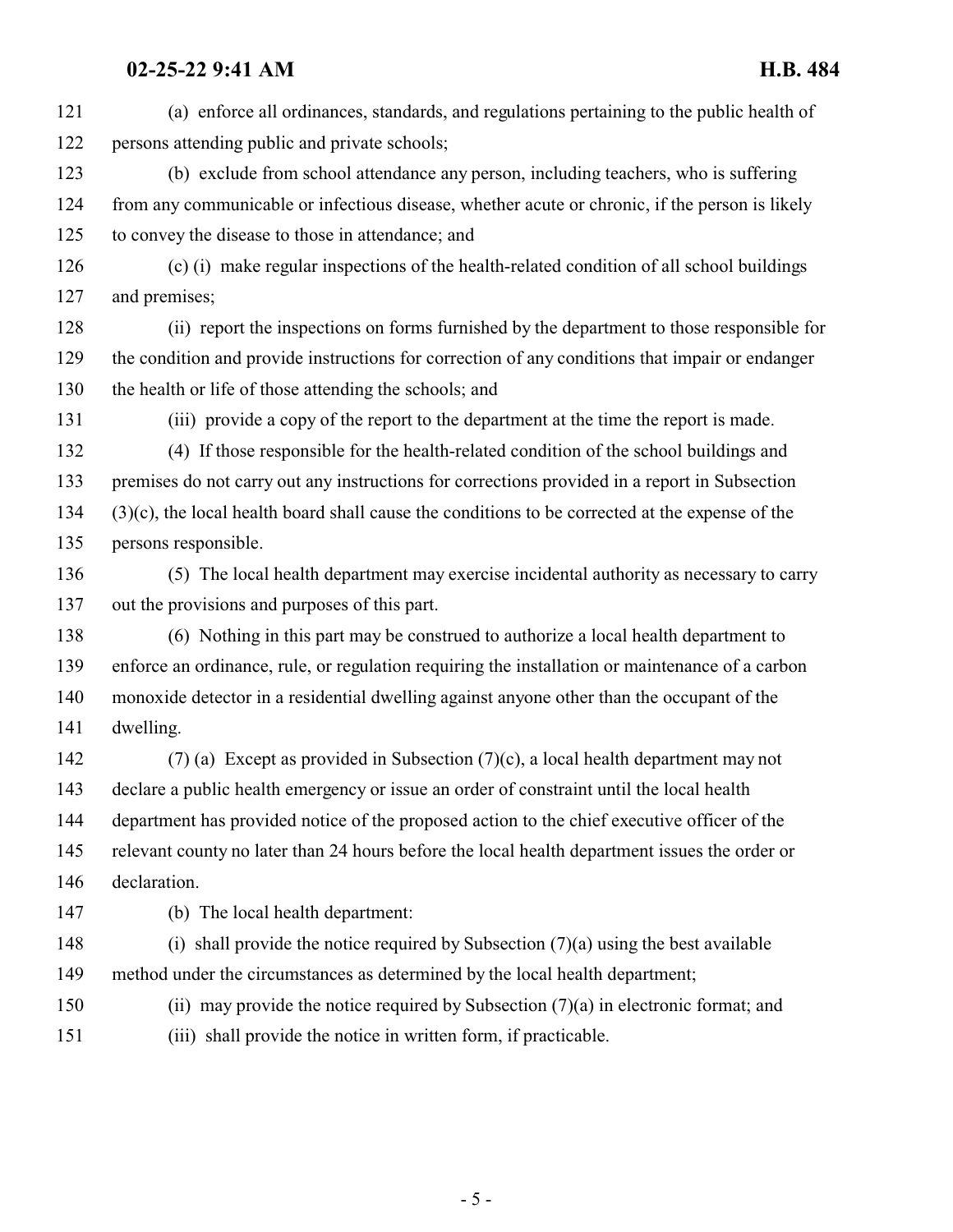(c) (i) Notwithstanding Subsection (7)(a), a local health department may declare a public health emergency or issue an order of constraint without approval of the chief executive officer of the relevant county if the passage of time necessary to obtain approval of the chief executive officer of the relevant county as required in Subsection (7)(a) would substantially increase the likelihood of loss of life due to an imminent threat. (ii) If a local health department declares a public health emergency or issues an order 158 of constraint as described in Subsection  $(7)(c)(i)$ , the local health department shall notify the chief executive officer of the relevant county before issuing the order of constraint. (iii) The chief executive officer of the relevant county may terminate a declaration of a 161 public health emergency or an order of constraint issued as described in Subsection  $(7)(c)(i)$  within 72 hours of declaration of the public health emergency or issuance of the order of constraint. (d) The relevant county governing body may at any time terminate a public health emergency or an order of constraint issued by the local health department by majority vote of the county governing body in response to a declared public health emergency. (8) (a) Except as provided in Subsection (8)(b), a public health emergency declared by a local health department expires at the earliest of: (i) the local health department or the chief executive officer of the relevant county finding that the threat or danger has passed or the public health emergency reduced to the extent that emergency conditions no longer exist; (ii) 30 days after the date on which the local health department declared the public health emergency; or (iii) the day on which the public health emergency is terminated by majority vote of the county governing body. (b) (i) The relevant county legislative body, by majority vote, may extend a public health emergency for a time period designated by the county legislative body. (ii) If the county legislative body extends a public health emergency as described in Subsection (8)(b)(i), the public health emergency expires on the date designated by the county legislative body. (c) Except as provided in Subsection (8)(d), if a public health emergency declared by a local health department expires as described in Subsection (8)(a), the local health department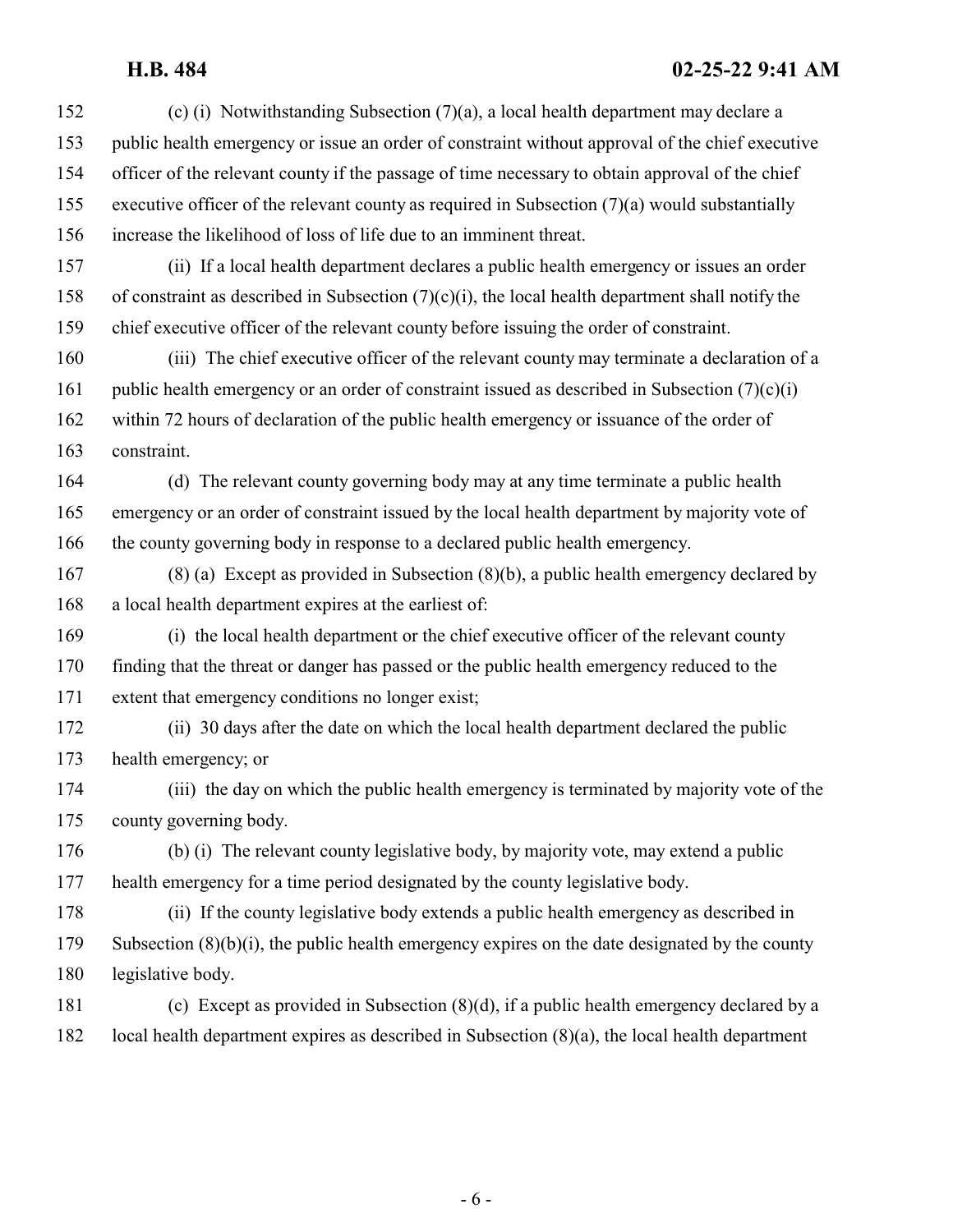may not declare a public health emergency for the same illness or occurrence that precipitated the previous public health emergency declaration.

 (d) (i) Notwithstanding Subsection (8)(c), subject to Subsection (8)(f), if the local health department finds that exigent circumstances exist, after providing notice to the county legislative body, the department may declare a new public health emergency for the same illness or occurrence that precipitated a previous public health emergency declaration.

 (ii) A public health emergency declared as described in Subsection (8)(d)(i) expires in accordance with Subsection (8)(a) or (b).

 (e) For a public health emergency declared by a local health department under this chapter or under Title 26, Chapter 23b, Detection of Public Health Emergencies Act, the Legislature may terminate by joint resolution a public health emergency that was declared based on exigent circumstances or that has been in effect for more than 30 days.

 (f) If the Legislature or county legislative body terminates a public health emergency 196 declared due to exigent circumstances as described in Subsection  $(8)(d)(i)$ , the local health department may not declare a new public health emergency for the same illness, occurrence, or exigent circumstances.

 (9) (a) During a public health emergency declared under this chapter or under Title 26, 200 Chapter 23b, Detection of Public Health Emergencies Act:

 (i) except as provided in Subsection (9)(b), a local health department may not issue an order of constraint without approval of the chief executive officer of the relevant county;

 (ii) the Legislature may at any time terminate by joint resolution an order of constraint issued by a local health department in response to a declared public health emergency that has been in effect for more than 30 days; and

 (iii) a county governing body may at any time terminate by majority vote of the governing body an order of constraint issued by a local health department in response to a declared public health emergency.

 (b) (i) Notwithstanding Subsection (9)(a)(i), a local health department may issue an order of constraint without approval of the chief executive officer of the relevant county if the passage of time necessary to obtain approval of the chief executive officer of the relevant county as required in Subsection (9)(a)(i) would substantially increase the likelihood of loss of life due to an imminent threat.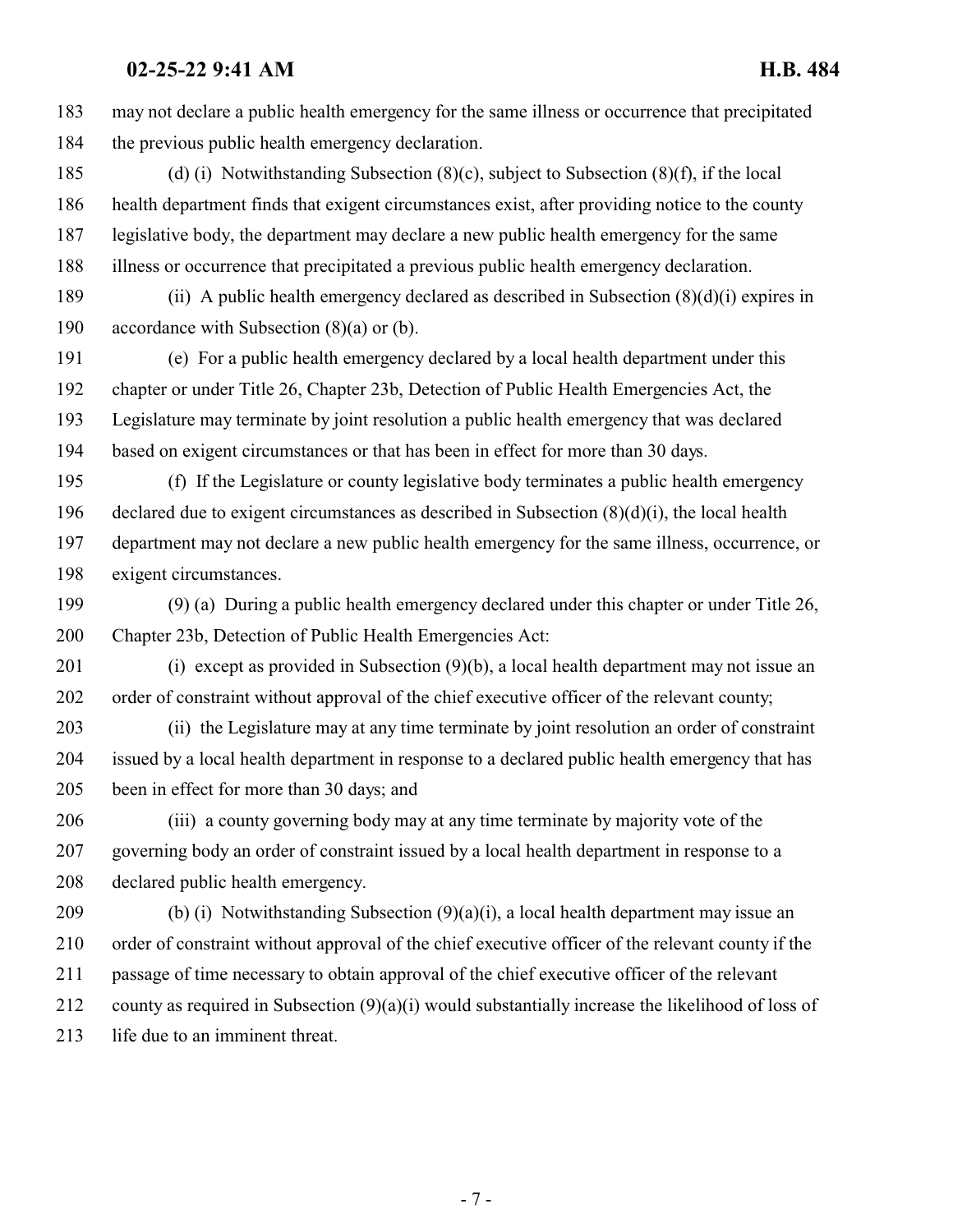- (ii) If a local health department issues an order of constraint as described in Subsection (9)(b), the local health department shall notify the chief executive officer of the relevant county before issuing the order of constraint.
- (iii) The chief executive officer of the relevant county may terminate an order of constraint issued as described in Subsection (9)(b) within 72 hours of issuance of the order of constraint.
- (c) (i) For a local health department that serves more than one county, the approval described in Subsection (9)(a)(i) is required for the chief executive officer for which the order of constraint is applicable.
- (ii) For a local health department that serves more than one county, a county governing body may only terminate an order of constraint as described in Subsection (9)(a)(iii) for the county served by the county governing body.
- (10) (a) During a public health emergency declared as described in this title:
- (i) the department or a local health department may not impose an order of constraint on a religious gathering that is more restrictive than an order of constraint that applies to any other relevantly similar gathering; and
- (ii) an individual, while acting or purporting to act within the course and scope of the individual's official department or local health department capacity, may not:
- (A) prevent a religious gathering that is held in a manner consistent with any order of constraint issued pursuant to this title; or
- (B) impose a penalty for a previous religious gathering that was held in a manner consistent with any order of constraint issued pursuant to this title.
- (b) Upon proper grounds, a court of competent jurisdiction may grant an injunction to prevent the violation of this Subsection (10).
- (c) During a public health emergency declared as described in this title, the department or a local health department shall not issue a public health order or impose or implement a regulation that substantially burdens an individual's exercise of religion unless the department or local health department demonstrates that the application of the burden to the individual: (i) is in furtherance of a compelling government interest; and
- 
- (ii) is the least restrictive means of furthering that compelling government interest.
- 

(d) Notwithstanding Subsections (8)(a) and (c), the department or a local health